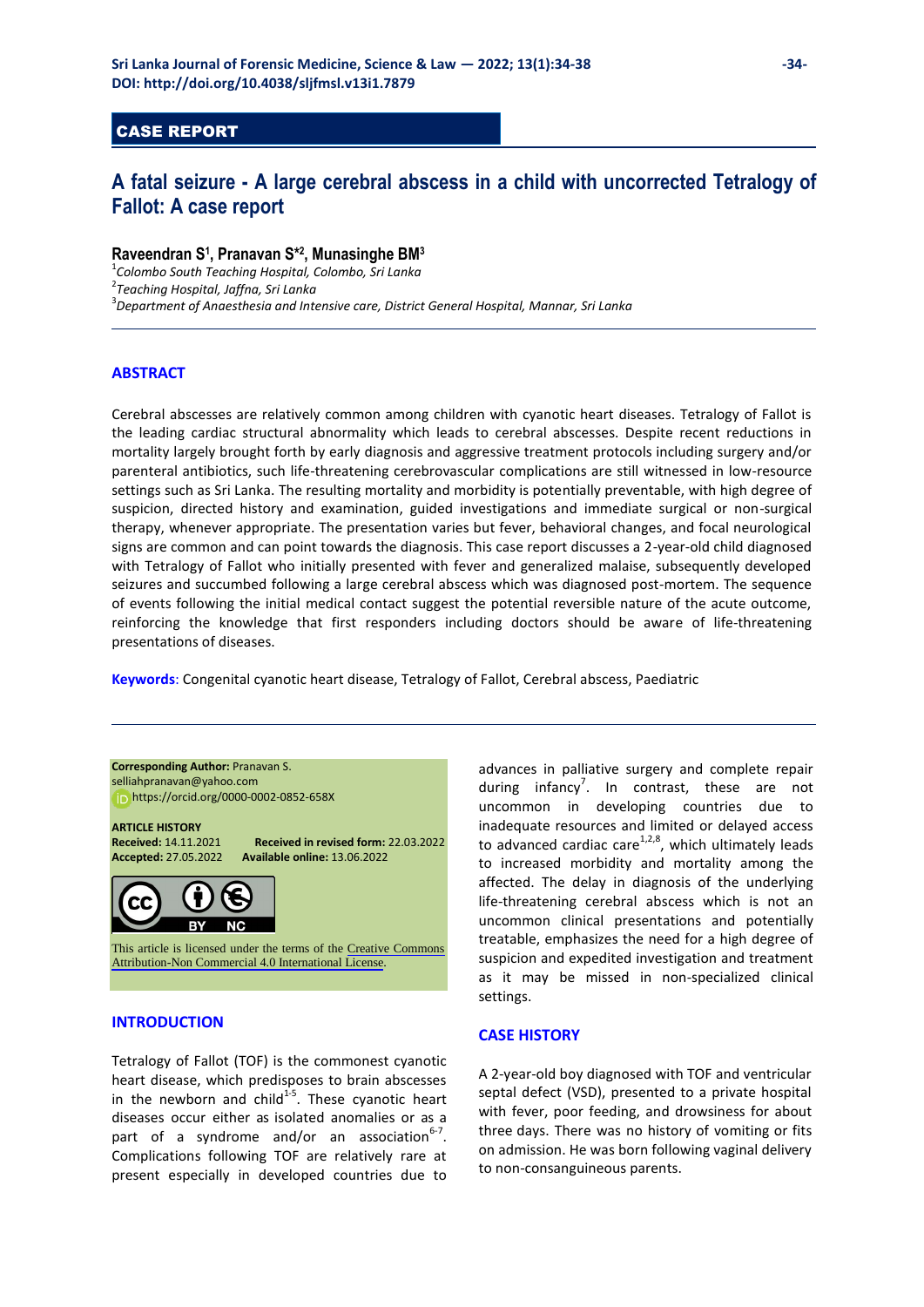Examination revealed, a conscious, ill-looking, febrile child (Temp 102ºF), with a pulse of 110/min, blood pressure of 80/60 mmHg, parasternal heave, pan systolic murmur, moderate clubbing, and conjunctival congestion. An echocardiogram revealed 50% overriding aorta, stenosis of the pulmonary artery at the infundibular and valvular level, right ventricular hypertrophy. Infective endocarditis was excluded.

He was transferred to a government hospital based on financial, administrative, and clinical reasons after about 12 hrs. On admission to the second health care institution, the child developed one episode of generalized tonic colonic movements of a few minutes duration with spontaneous recovery. The child was treated empirically with intravenous ceftriaxone and metronidazole for sepsis. Arterial blood gas analysis revealed severe hypoxemia with metabolic acidosis. X-ray chest revealed right ventricular hypertrophy, uplifted apex, and oligaemic lung fields. CT brain was opted but was not available at this point. The child's condition rapidly deteriorated and he succumbed within six hours of admission.

The reports received after death showed a raised white blood cell count of  $30,000/\text{mm}^3$ , (neutrophils - 87%, lymphocytes - 4.4%), platelet count of -  $265,000/mm^3$ , haemoglobin level of 19 g/dl, hematocrit of 60%, and CRP of 133 mg/l.

He had been followed up and further investigated for the above condition at three-monthly intervals since birth and had been referred to a pediatric cardiothoracic surgeon for surgical correction at 12 months of age with suggestions for a Blalock (BT) shunt if significant desaturation developed before surgery. Surgery was planned at 18 months of age, but, was delayed twice due to the COVID-19 pandemic.

A Judicial postmortem examination was ordered by the inquirer into sudden death.

The autopsy revealed features of failure to thrive, fingernail clubbing, features of TOF during cardiac dissection revealing a large VSD with accompanying overriding of aorta, right ventricular hypertrophy and pulmonary stenosis, (**Fig. 1**).



**Figure 1:** Large VSD (blue arrow) and 50% overriding aorta (green arrow), with right ventricular hypertrophy

There was oedema of the brain (weight of 1200 g), obliterated gyri and flattened sulci, a large purulent abscess (5x7x6 cm) within the right cerebrum which had ruptured into the right ventricle and purulent cerebrospinal fluid (CSF). (**Fig. 2, 3, 4**)



**Figure 2:** Turbid colour CSF leaking at the base of the brain and post mortem rupture of the abscess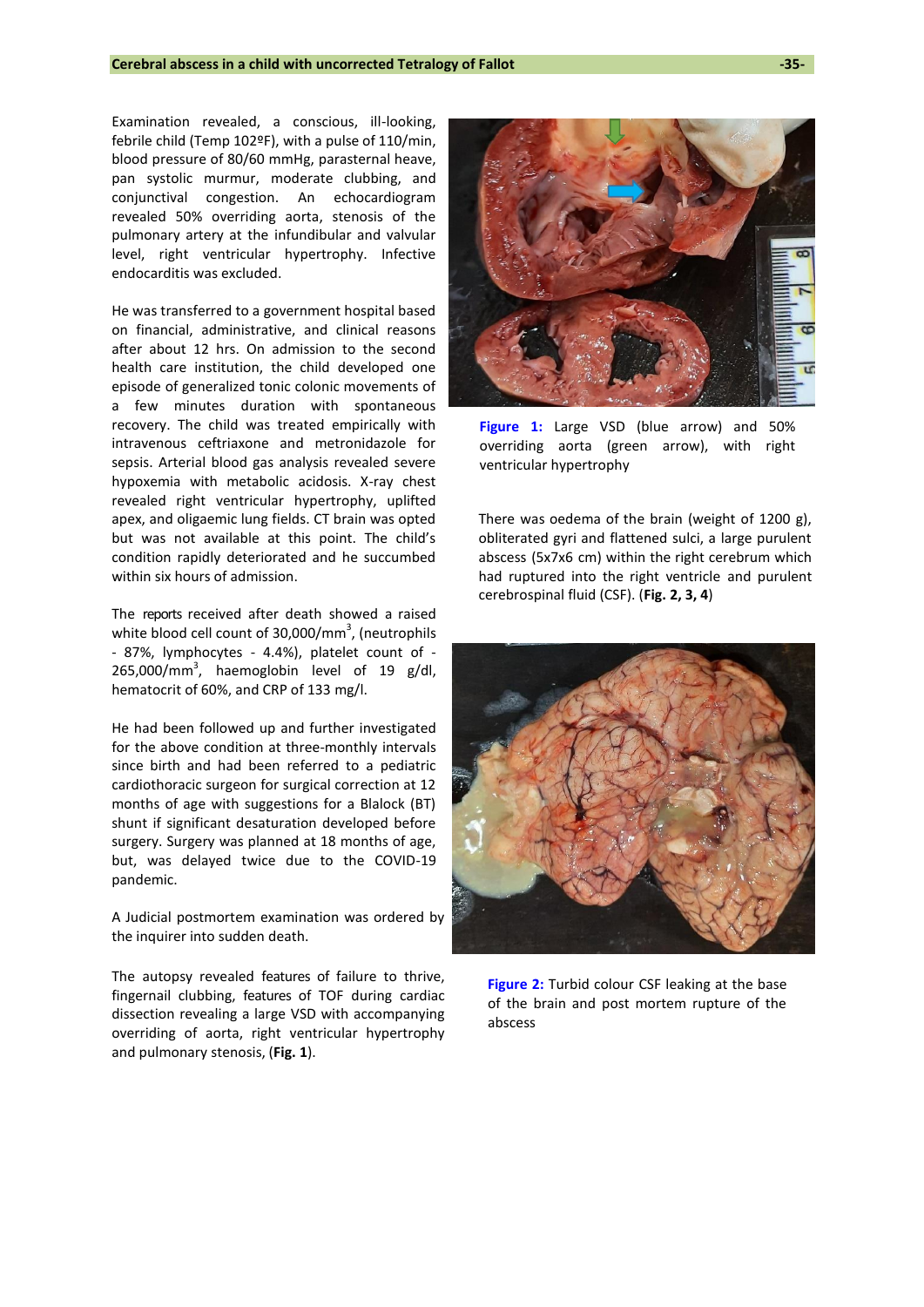

**Figure 3:** Isolated large abscess of right parietal lobe ruptured into lateral right ventricle



**Figure 4:** Collection of leukocytes with predominant neutrophil abscess with borderline brain parenchyma (H&E low power)

The spleen was diffluent and there were adrenal haemorrhages. Meninges were unremarkable. Blood and Pus culture did not yield any organisms. Full histological analysis of internal organs was performed and the cause of death was elucidated as sepsis following brain abscess in a child with Tetralogy of Fallot.

#### **DISCUSSION**

According to the most recent statistics, around 0.5- 0.8 % of live births are complicated by congenital heart diseases  $(CHD)^7$ . The incidence is tenfold higher in the stillborn<sup>6</sup>. Approximately 12% of the patients with CHDs have chromosomal defects.

The causality is mostly multifactorial, precipitated by a complex interplay between genetic and environmental factors<sup>6</sup>. Implicated cardiovascular teratogens include maternal infections, drugs, and maternal diabetes which interfere with the normal development of progenitor cells of the primary and secondary heart field, neural crest cells, and endocardial cushions<sup>6</sup>. TOF represents 5-7% of all congenital heart diseases and 9.6/10000 live births $^{6-7}$ . This has been attributed as the leading cause of brain abscess in children $1,2,4$ .

The right to left shunting of blood in TOF results in bypassing the phagocytic activity of lungs which allows direct entry of this unfiltered blood into cerebral circulation, seeding of microorganisms, and consequent abscess formation $8.9$ . Low perfusion of selected areas in the brain due to associated polycythemia leads to tissue hypoxia and acidosis<sup>10</sup>. Decreased oxygenation of blood due to pulmonary stenosis and pulmonary shunting through septal defects further aggravate the tissue hypoxia and acidosis.

In cyanotic congenital heart disease, microorganisms in shunted blood could lead to a cerebral abscess. [8] Most commonly, cerebral abscesses are caused by *Streptococcus milleri* and are rarely due to *Peptostreptococcus, Streptococcus intermedius, Bacillus* species*,* and *Staphylococcus epidermidis*4,5. Interestingly, however, no organisms have been identified in cultures in some studies $^{11}$  which is similar to our case, where blood and the pus culture revealed no growth. This may be due to the time lapse between death and postmortem examination, delays in collection, errors in sampling, delays in transport to the laboratory $^{11}$ , and prior treatment with intravenous antibiotics. With regard to the outcome following cerebral abscess, the mortality is around 10-12% with significantly reduced longterm morbidity (up to 30 to 50%) in developed countries $13-17$ . A large cohort study based on two centers in London and Paris which included 144 infants and children, reported a mortality rate of 4% and approximately 80% of acceptable outcomes $^{13}$ . The main explanations may relate to the availability of radiological studies (MRI) leading to early diagnosis, improvements in surgical techniques facilitating safer access to abscesses, and the utility of broad-spectrum antibiotics. If the cerebral abscess was diagnosed earlier with CT/ MRI scan, this child could have survived with timely, empirical antibiotics and/ or surgical drainage.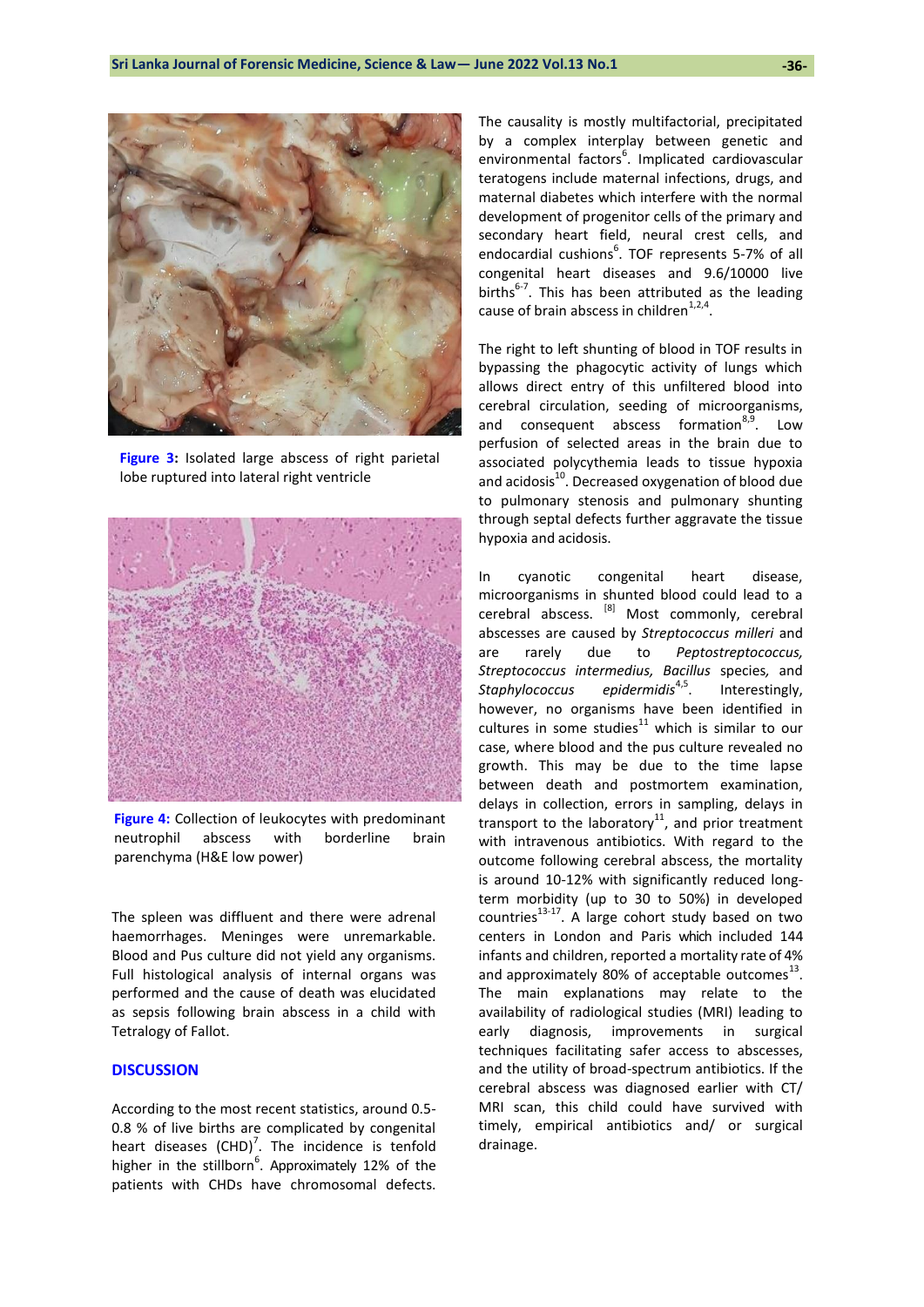In contrast to developed countries where, ear, nose and throat infections are the commonest precipitants of cerebral abscess among children $^{13}$ , cyanotic CHD is still largely responsible for the latter in developing countries<sup>1-5</sup>. This noticeable difference may be due to the early correction of congenital heart disease by advanced surgery in high-resource settings of developed countries. In this particular child, surgical correction had been planned but delayed due to longer waiting times and the ongoing COVID-19 pandemic.

In general, complications such as cerebral abscess and cerebral thrombosis usually occur after the age of two years in cyanotic  $CHD<sup>7</sup>$ . Several anatomical variants have been discussed in the literature, which might lead to differing clinical course and symptomatology. In 'Pink type TOF' minimal or no right ventricular out flow tract obstruction (RVOTO) is witnessed. 'Profound cyanosis TOF' denotes a complete RVOTO and the 'classic TOF' describes a partial RVOTO and overriding of aorta<sup>19</sup>. In autopsy studies in patients with TOF who present following sepsis, it is imperative to look for possible foci. Cerebral abscesses are the commonest foci. However, infective endocarditis and pulmonary infections should also be looked for.

There is a possibility of litigation regarding the outcome, delay in corrective surgery and diagnosis, and definitive treatment of this child. Increased demand for surgical interventions amidst limited skilled manpower and resources, reduced access to sophisticated investigations and therapy play an important role in determining outcomes in these time-critical medical conditions in developing countries.

#### **CONCLUSION**

Despite considerable advances in the diagnosis and management of TOF and resultant cerebral abscess, the incidence of mortality and morbidity is still high among the paediatric population in developing countries. Developing and upgrading relevant diagnostic and therapeutic modalities and enhanced and timely access to health care would have a definite and positive impact on the short and long-term outcomes.

#### **CONFLICTS OF INTEREST**

There are no conflicts of interest.

#### **ETHICAL ISSUES**

Informed, written consent was taken from the parents prior to preparation of the manuscript and publication of relevant medical details and clinical images.

#### **AUTHOR CONTRIBUTIONS**

**SR:** clinical work, conception, data acquisition, initial drafting, revising, final approval; **SP**: clinical work, initial drafting, revising, final approval; **BMM:** conception, initial drafting, revising, final approval.

### **REFERENCES**

- 1. Adebayo BE, Ogunkunle OO, Ayun FO. Meningitis and brain abscess: First but fatal presentation in a child with tetralogy of Fallot. *Journal of Cardiology Cases*. 2016 Mar 1;13(3): 72-4. [https://doi.org/10.1016/j.jccase.2015.10.004.](https://doi.org/10.1016/j.jccase.2015.10.004)
- 2. Muthiah R. Infective endocarditis in Tetralogy of Fallot complicating brain abscess—A case report. *Case Reports in Clinical Medicine*. 2019 May 13;8(5): 105-26[. https://doi.org/10.4236/crcm.2019.85013.](https://doi.org/10.4236/crcm.2019.85013)
- 3. Chen K, Jiang P. Brain abscess associated with ventricular septal defect and Eisenmenger syndrome: A case report. *International Journal of Surgery Case Reports*. 2021 Apr 1;81: 105799. [https://doi.org/10.1016/j.ijscr.2021.105799.](https://doi.org/10.1016/j.ijscr.2021.105799)
- 4. Atiq M, Ahmed US, Allana SS, Chishti KN. Brain abscess in children. *The Indian Journal of Pediatrics*. 2006 May;73(5): 401-4. [https://doi.org/10.1007/BF02758560.](https://doi.org/10.1007/BF02758560)
- 5. Seneviratne RDS, Navasivayam P, Perera S, Wickremasinghe RS. Microbiology of cerebral abscess at the neurosurgical unit of the National Hospital of Sri Lanka. *Ceylon Medical Journal*. 2003 Mar;48(1): 14-6.
- 6. Sadler TW. *Langman's Medical Embryology*. 13th ed. New Delhi: Wolters Kluwer Publishers; 2015; Cardiovascular System; pp. 175-215.
- 7. Daniel B, Nelson Textbook of Paediatrics. 18<sup>th</sup> ed. Philadelphia: Saunders Elsevier; 2007; The Cardiovascular System; pp. 1851-995.
- 8. Begum NN, Sarker FR, Begum M, et al. Management of a critical case of double outlet right ventricle (DORV) and cerebral abscess by multiple interventions. *Journal of Armed Forces Medical College, Bangladesh*. 2015;11(1): 81-4. [https://doi.org/10.3329/jafmc.v11i1.30679.](https://doi.org/10.3329/jafmc.v11i1.30679)
- 9. Chakraborty RN, Bidwai PS, Kak VK, et al. Brain abscess in cyanotic congenital heart disease. *Indian Heart Journal*. 1989 May 1;41(3): 190-3.
- 10. García-Moncó JC, Gómez Beldarrain M, Fernández Cantón G, Capelastegui A, Collazos J. Resolution of a brainstem abscess through antituberculous therapy. *Neurology*. 1997 Jul 1;49(1): 265-7. [https://doi.org/10.1212/WNL.49.1.265.](https://doi.org/10.1212/WNL.49.1.265)
- 11. Lever A, Mackenzie I. Sepsis: definition, epidemiology, and diagnosis. *BMJ*. 2007 Oct 27;335(7625): 879-83. [https://doi.org/10.1136/bmj.39346.495880.AE.](https://doi.org/10.1136/bmj.39346.495880.AE)
- 12. Thorndike J, Kollef MH. Culture-negative sepsis. *Current Opinion in Critical Care*. 2020 Oct 1;26(5): 473-7.

[https://doi.org/10.1097/MCC.0000000000000751.](https://doi.org/10.1097/MCC.0000000000000751)

13. Gilard V, Beccaria K, Hartley JC, et al. Brain abscess in children, a two-centre audit: outcomes and